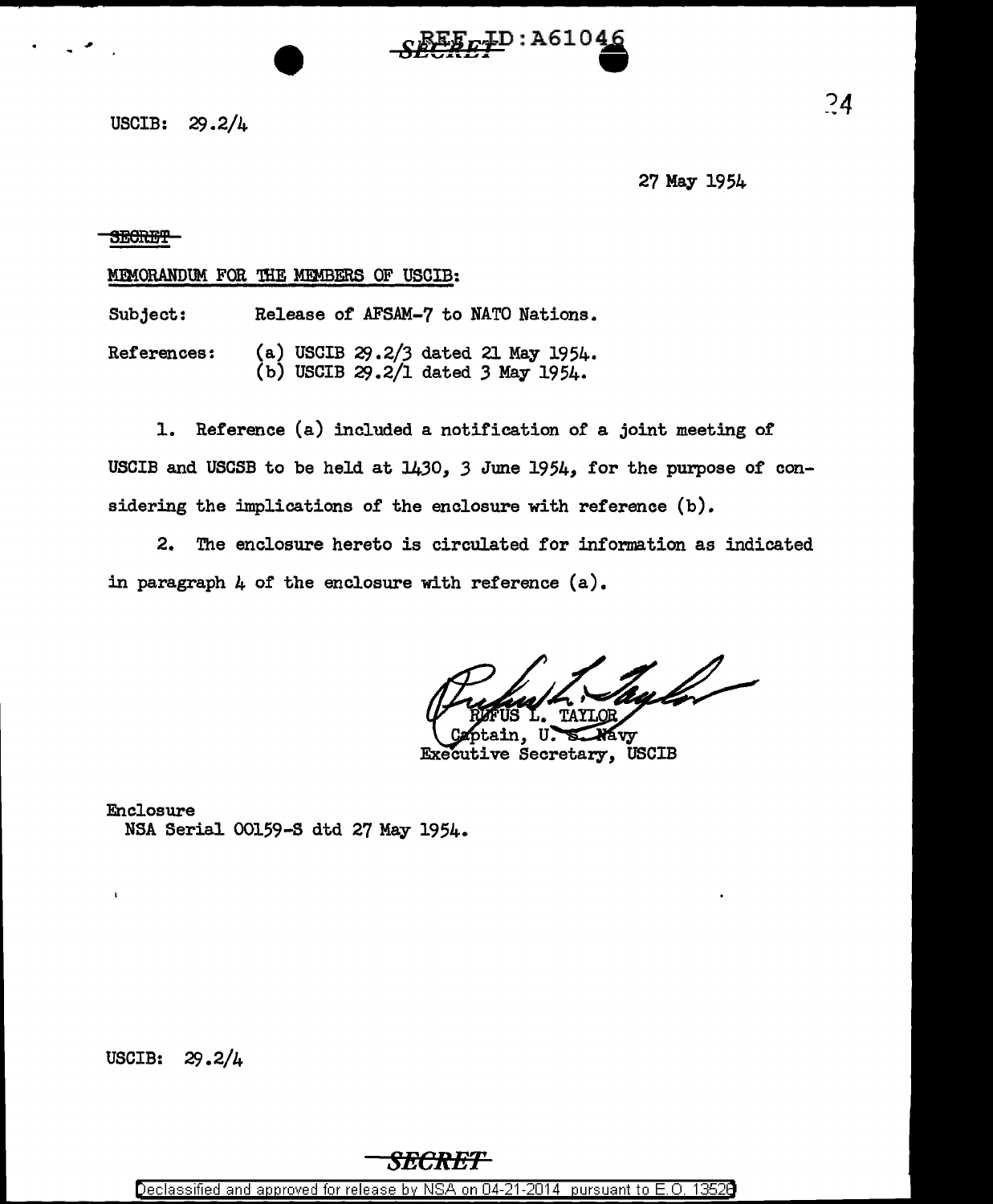



NATIONAL SECURITY AGENCY WASHINGTON 25, D.C. Serial: 00159-S

27 Mew 54

MEMORANDUM FOR THE MEMBERS OF THE UNITED STATES COMMUNICATIONS INTELLIGENCE BOARD AND THE MEMBERS OF THE UNITED STATES COMMUNICATIONS SECURITY BOARD

SUBJECT: Implications of a Policy Which Would Permit Cryptographic Aid to Friendly Foreign Governments for their National Purposes

The following statement repeats and expands the remarks made on the subject by the Director, National Security Agency at the 103rd USCIB meeting.

1. Once the U.S. embarks on a program which permits supply of cryptographic material or equipment to one friendly foreign government it will be impossible to prevent extension of the program to all other friendly foreign governments.

a. The U.S. cannot take the position of showing preferential treatment in the cryptographic supply business by providing one friendly nation with cryptographic assistance and denying it to another. Politically, any attempt to do this would be disastrous.

b. There is no way in which provision of such aid to one country could be kept a lasting secret from others. Requests for aid from Brazil, say, favorably considered, would lead to similar requests from Chile, and there would be no way of denying the same aid to Chile.

c. The overlapping network of military and political alliances and assistance pacts in which the U.S. participates results in putting the U. S. in the position of being an expected source of aid to its allies in this field as well as in others.

d. In summary, it could be stated that our cryptographic information and material is kept in a Pandora's Box which once opened can never be closed.

2. It follows that just as there can be no refusal of a request of one nation after approval of another's, there can be no discrimination in the type of aid provided. If, for example, a request for assistance from one country is met by the provision of machine "X", a similar request from another country cannot be filled by anything inferior to machine "X".

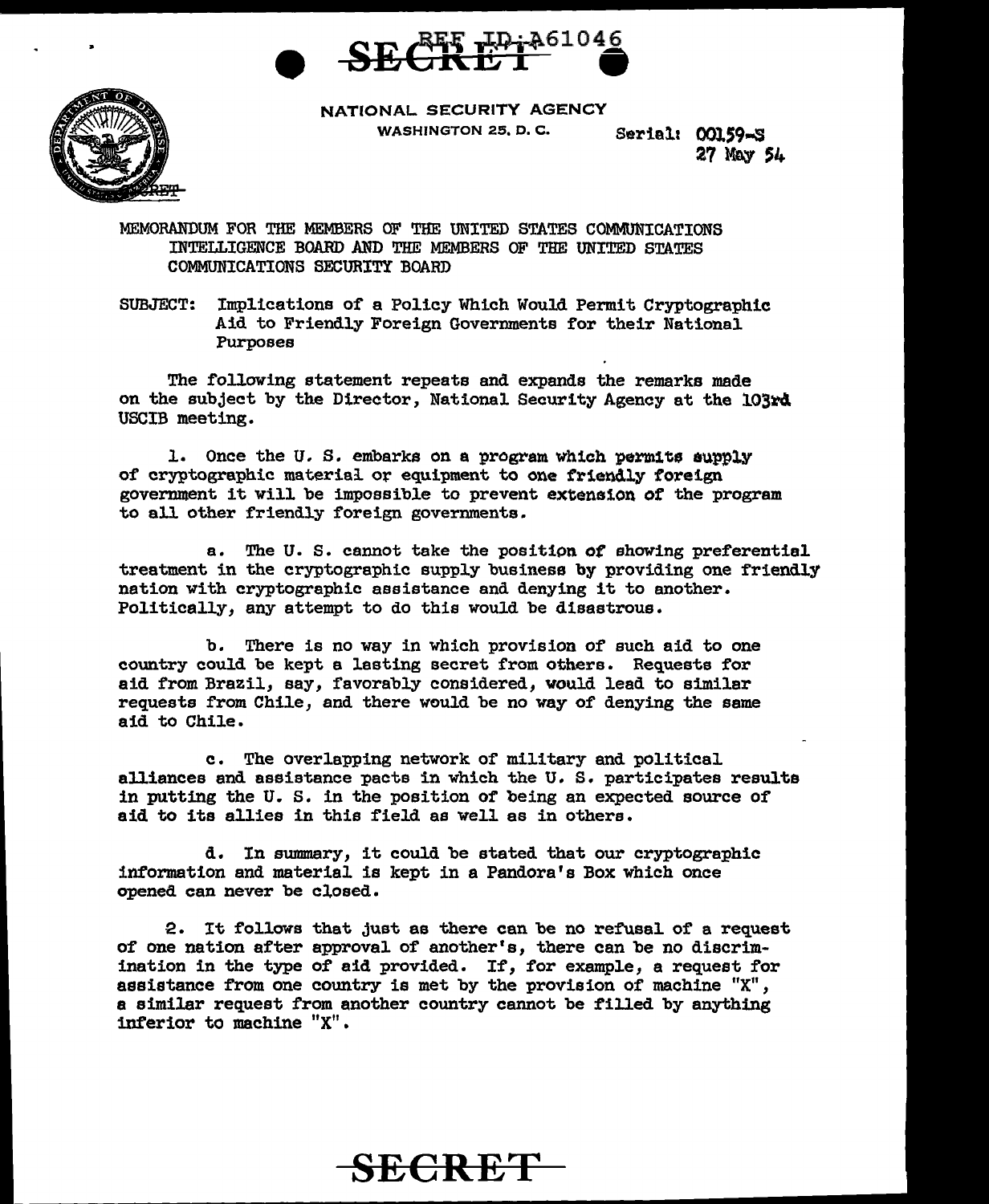

•

 $\frac{1}{32}$  Serjal: 00159-S

3. In essence, once a start is made, it would become the policy of the U. s. to supply all comers, and there would be many.

a. How much would this amount to? It is difficult to estimate but e fairly good guess can be'made. Assuming our friends to be all of the non-Communist countries there are about 55 nations, excluding NATO and the British Commonwealth, who might be expected to come to us for aid. If their requests could be filled by as little as an average of 100 machines, 5500 would be needed, and to this we would have to add at least a minimum of 2000 for NATO nations, beyond those for international military use already planned for. Accordingly, at least *1\$00* machines would be required. Since cipher machines· these days cost a minimum of \$2000 each, some 15 million dollars would be involved, and this is just the initial cost.

b. What additional costs are there? Spare parts, rotors and associated material. In providing U.S. cryptoaids NSA estimates a spare parts usage factor of 30% of the initial cost, with a 10% annual expenditure thereafter. For a five year period, then, an additional 12 million dollars would be involved. Rotors and other associated material would amount to another 10 million dollars.

c. What about maintenance and other support? In the cryptographic supply business support does not stop with provision of an amount of material. Cipher machines are delicate instruments and require a considerable amount of maintenance. There would be *two*  ways of supplying this: one would require the use of U.S. maintenance personnel, Service or otherwise, for the purpose of maintaining the material; the other way would be the training of maintenance personnel of other nations by the U. s. Either of these will be costly. Other support is needed also. Nations using the equipment would have to be furnished current procedures, doctrine and, when necessary, instructions on modifications. Then it would have to be seen to that operator training, as well as maintenance training, is properly carried out.

d. What do t.hese *two* types of training amount to? It would be necessary to establish schools to which nations could send cadres *ot* maintenance men and operators for training. These men would then return to their countries and train others. If *we* compare this requirement to the method which we currently employ in the U. s. *we*  can estimate that each nation would have to send about six individuals, with the necessary qualifications, for a maintenance training course which, if conducted in English, would take a minimum of eight weeks. If other languages have to be used the course would be longer and infinitely more complicated •. Operator training would take less time, probably two weeks.



**SECRET**